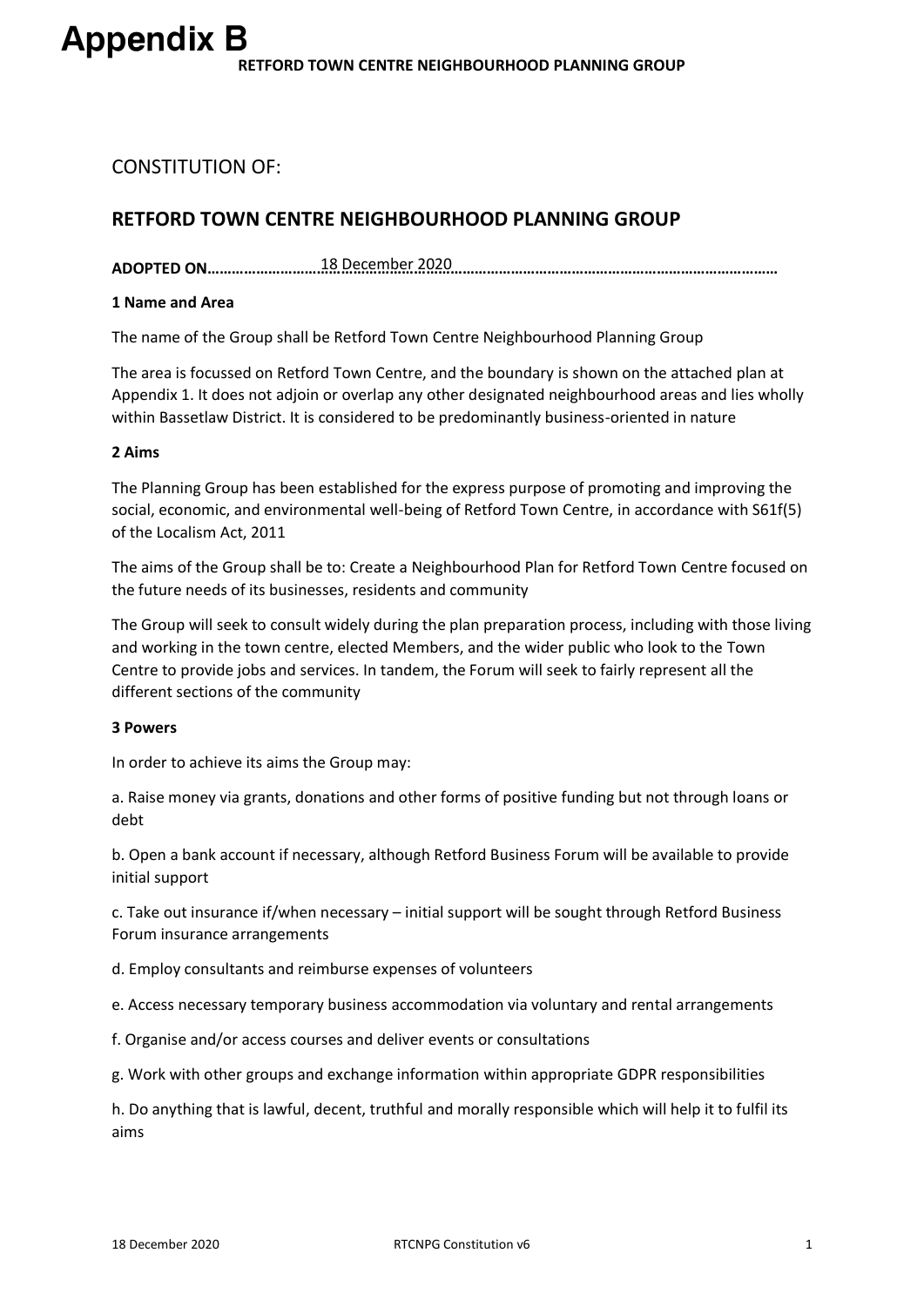## **RETFORD TOWN CENTRE NEIGHBOURHOOD PLANNING GROUP**

# **4 Membership**

(a) 4(a) Membership of the Group shall be open to any person over 18, who is a resident in, or representing any organisation (public, private or voluntary) carrying out its main activities in, located in, or owning property, or a business, in the defined Town Centre Neighbourhood Plan area, or is publicly elected to represent the area, (see appendix 1). These persons must be interested in helping the Group to achieve its aims, and willing to abide by the rules of the Group, as agreed by the Management Committee.

(b) Membership shall be available to anyone without regard to gender, race, nationality,

disability, sexual preference, religion or belief.

(c) Every individual member and each organisation shall have one vote at General Meetings.

(d) The membership of any member may be terminated for good reason by the Management Committee, but the member has a right to be heard by the Management Committee before a final decision is made. This right would not apply should any illegal action or breach of trust be carried out by a member or the organisation they represent. Any act of violence or threatening behaviour will result in immediate termination. Any member ceasing to qualify for membership , for example if they move out of the area, cease working for a qualifying organisation and/or represent an organisation which ceases trading in the area, will cease to be a member with immediate effect.

(e) Each qualifying organisation shall be invited to appoint a representative to attend meetings of the Group and notify the Group's Secretary of that person's name.

# **5 Management**

(a) The Group shall be administered by a Management Committee of not more than 6 members elected at the Group`s initial, and subsequent Annual General Meeting (AGM).

(b) The Officers of the Management Committee shall be the Chairperson, the Treasurer

and the Secretary.

(c) The Management Committee shall meet at least ten times a year.

(d) The Chairperson shall Chair all meetings of the Group.

(e) The quorum for Management Committee meetings shall be 3 members.

(f) Voting at Management Committee meetings shall be by show of hands, either physically or electronically as circumstances require . If there is a tied vote, then the Chairperson shall have a second vote. Proxy voting will not be accepted.

(g) The Management Committee may by a two-thirds majority vote, and for a good and proper reason, remove any Committee member, provided that person has the right to be heard before a final decision is made (exceptions are stated in 4d above).

(h) The Management Committee may appoint another member of the Group as a Committee member to fill a vacancy provided the maximum number is not exceeded.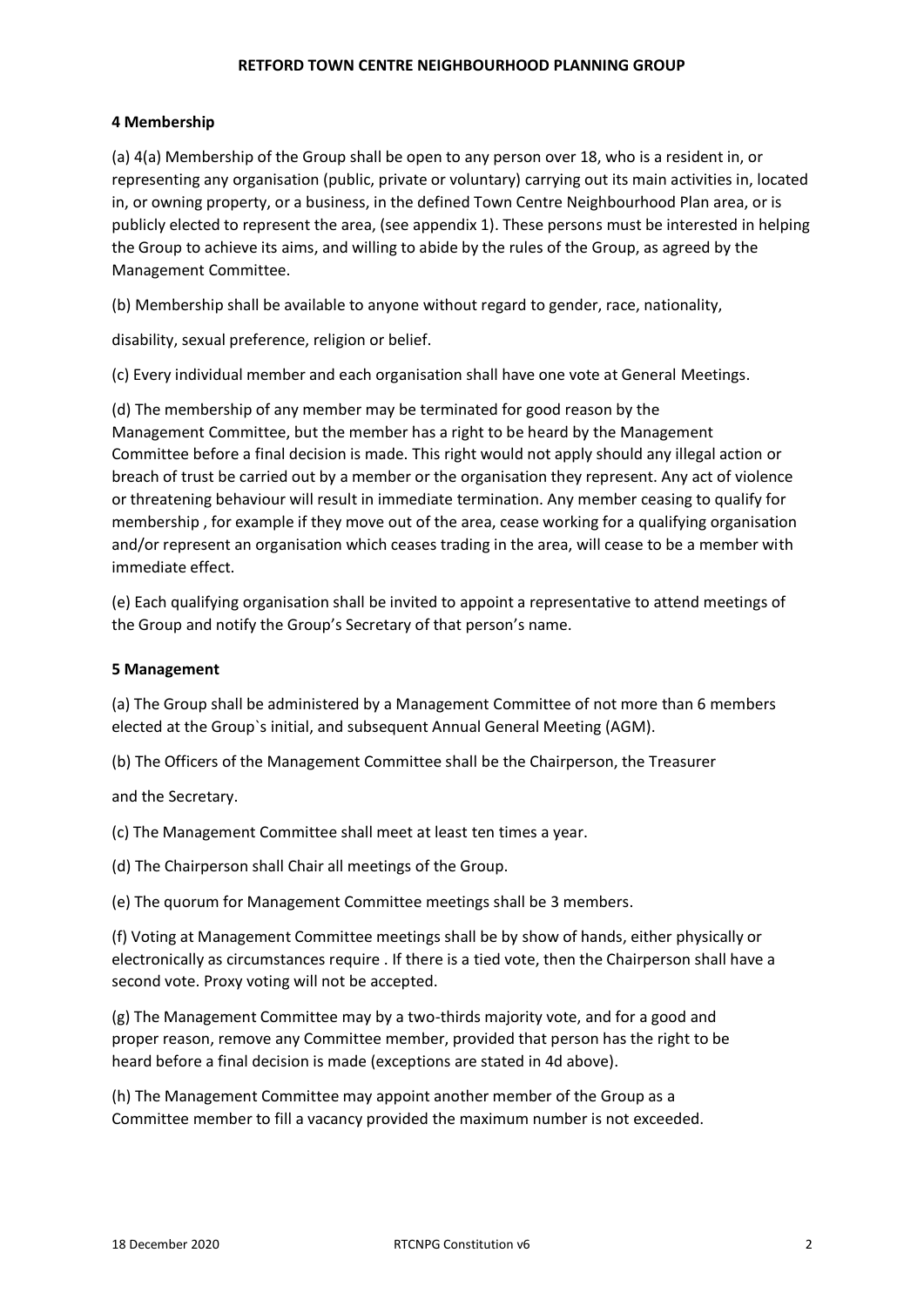# **RETFORD TOWN CENTRE NEIGHBOURHOOD PLANNING GROUP**

# **6 Duties of the Officers**

(a) The duties of the Chairperson are to:

- chair meetings of the Committee and the Group
- represent the Group at functions/meetings that the Group has been invited to
- act as spokesperson for the Group when necessary
- provide ongoing liaison with Retford Business Forum and Bassetlaw District Council
- liaise with and oversee the activities of any consultants etc engaged throughout the process
- oversee and manage all incoming and outgoing external communications, including media, promotions, consultations and advertising

(b) The duties of the Secretary are to:

- take, keep and circulate appropriately, minutes of meetings
- prepare the agenda for meetings of the Committee and the Group in consultation with the Chairperson
- maintain the membership list with due regard to GDPR best practice
- deal with correspondence
- collect and circulate any relevant information within the Group
- arrange for the design and dissemination of leaflets, flyers, posters etc physically or electronically as is appropriate.

(c) The duties of the Treasurer are to:

- supervise the financial affairs of the Group
- keep proper accounts that show all monies collected and paid out by the Group
- regularly inform the Management Committee about income, outgoings and commitments
- carry out payments and receipts as authorised
- liaise with Retford Business Forum and/or the bank on finance issues
- prepare grant and funding applications, analysis and reports, and liaise with potential funding providers

#### **7 Finance**

(a) Any money obtained by the Group shall be used only for the Group.

(b) Any bank accounts opened for the Group shall be in the name of the Group.

(c) Any cheques issued shall be signed by the Treasurer and one other nominated official.

# **8 Annual General Meeting**

(a) The Group shall hold an Annual General Meeting (A.G.M.) in the month of May.

(b) All members shall be given at least fourteen days' notice of the A.G.M. and shall be entitled to attend and vote. In order to vote, members must be present at the meeting either physically or electronically as appropriate. Proxy voting will not be accepted. The quorum for an AGM shall be 66.7% of members.

(c) The business of the A.G.M. shall include:

(i) receiving a report from the Chairperson on the Group`s activities over the year